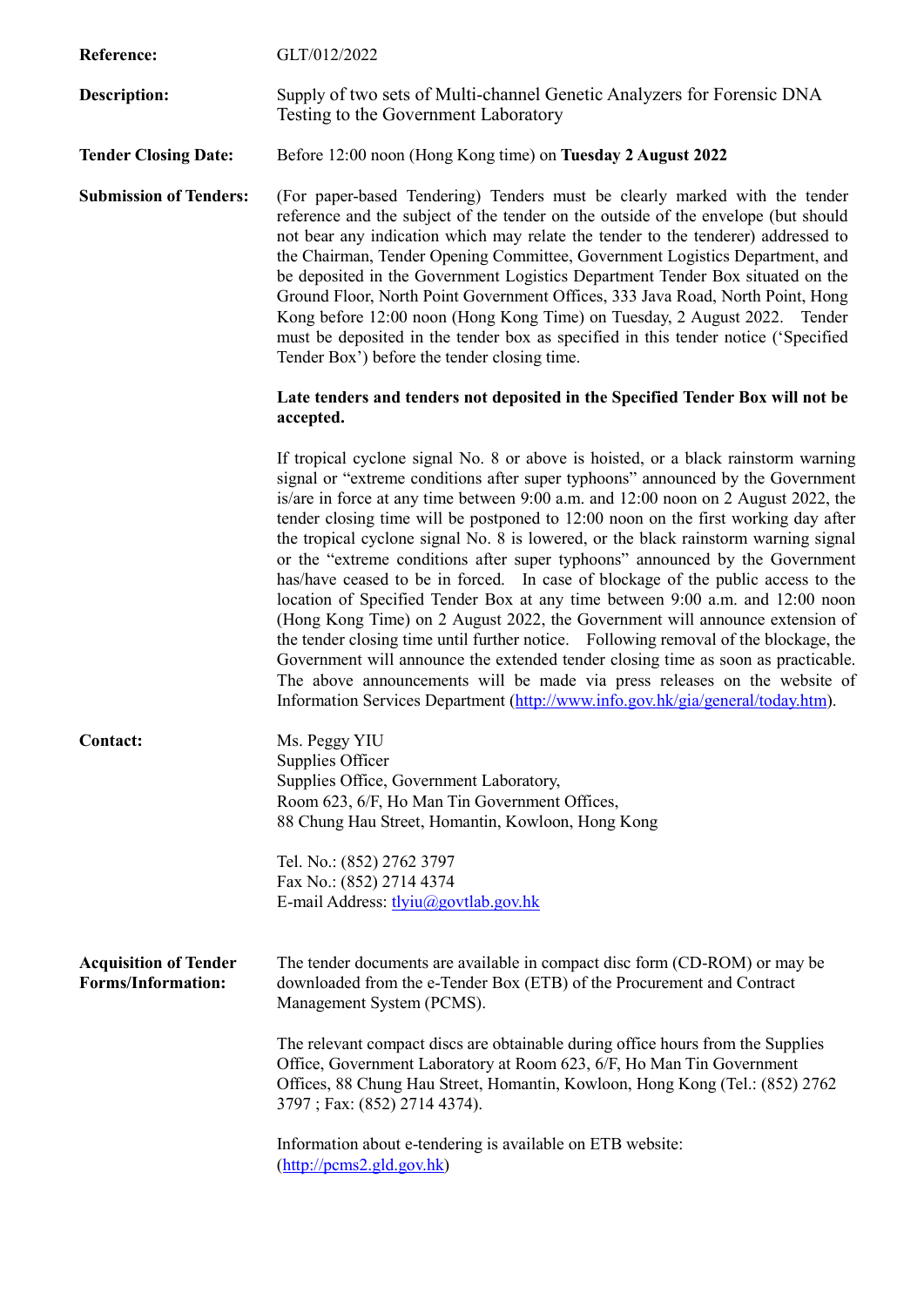招標編號: GLT/012/2022

投標項目: 招標承投為政府化驗所提供兩台用於法證 DNA 檢驗的多通道基因分析儀

截標日期: 2022 年 8 月 2 日星期二正午 12 時 (香港時間)

招標詳情: (就紙張式投標而言) 投標者必須在信封面註明招標編號、投標項目(但不得有 任何記認,使人認出投標者的身分)及「政府物流服務署開標委員會主席收」。 投標者必須於 2022 年 8 月 2 日星期二中午 12 時 (香港時間)前, 把投標書 放入設於香港北角渣華道 333 號北角政府合署地下的「政府物流服務署投標箱」 內。投摽者必須在截標時間前把投摽書放入本招標公告指明的投標箱(「指明投 標箱」)。

## 逾期遞交或未有放入指明投標箱的投摽書,概不受理。

如在 2022 年 8 月 2 日上午 9 時至正午 12 時期間,八號或以上的熱帶氣旋警 告信號,黑色暴雨警告信號或政府因超強颱風引致而公布的「極端情況」正在 生效,截標時間將延至改發較低的熱帶氣旋警告信號,黑色暴雨警告信號或政 府因超強颱風引致而公布的「極端情況」停止生效後首個工作天正午 12 時。如 在 2022 年 8 月 2 日上午 9 時至正午 12 時(香港時間)的任何時間內,通往 指明投摽箱位置的公眾通道受阻,政府會宣布延長截標時間,直至另行通知。 當通道重開後,政府會盡快公布已推遲的截標時間。上述公布事項會於政府新 聞處網頁以新聞稿方式宣布[\(http://www.info.gov.hk/gia/general/ctoday.htm\)](http://www.info.gov.hk/gia/general/ctoday.htm) 。

聯絡人: 饒子玲女士

物料供應主任 政府化驗所 物料供應室 香港九龍何文田忠孝街八十八號何文田政府合署 6 樓 623 室 電話號碼 : (852) 2762 3797 傳真號碼 : (852) 2714 4374 電郵 : tlyiu@govtlab.gov.hk

索取投標表格 及其他資料: 招標文件以唯讀光碟形式發出或可從採購及合約管理系統內的電子投標箱下 載。

> 有關唯讀光碟可於辦公時間內在香港九龍何文田忠孝街八十八號何文田政府合 署 6 樓 623 室政府化驗所物料供應室(電話:(852)27623797;傳真:(852)27144374) 索取。

有關電子投標的資料,載於電子投標箱網站 (https://pcms2.gld.gov.hk)。